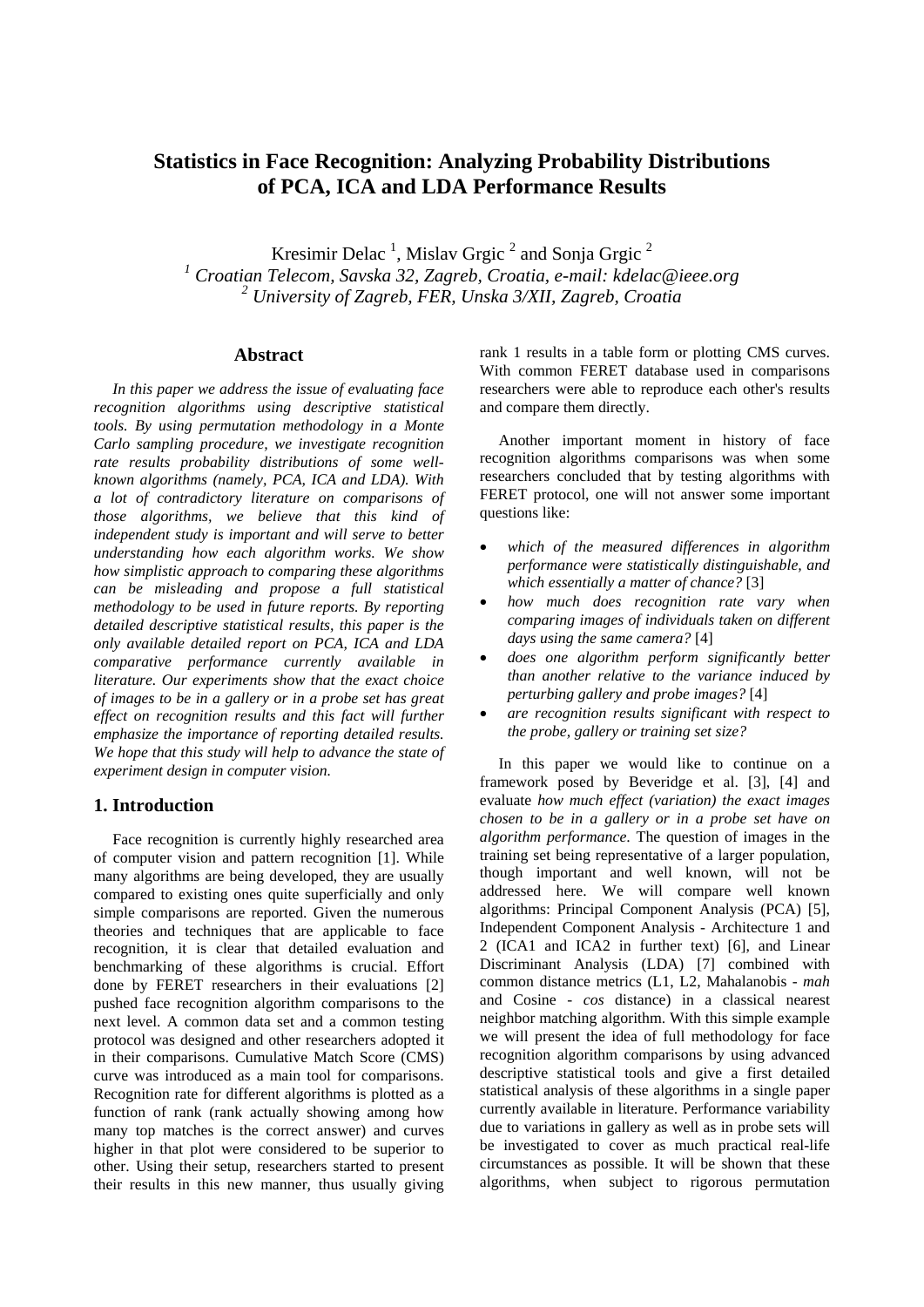testing and statistical analysis, yield much lower results than the ones reported in papers so far.

The goal of this paper is to provide a statistical basis for drawing conclusions about the relative performance of different algorithms to be able to better explain why algorithms behave as they do. This will improve further understanding of traditional methods as well as provide a basis for testing if novel algorithms are really better.

The rest of this paper is organized as follows: previous work is described in Section 2, methodology that we will use in this comparison is described in Section 3, experimental setup is in Section 4, results of detailed PCA, ICA and LDA comparison is given in Section 5 and Section 6 concludes the paper.

#### **2. Previous work**

**FERET 1996 & FRVT 2000** [2]. The primary tool developed to test face recognition algorithm performance was the CMS curve. Curves higher in the plot represent algorithms "doing better". This measure is highly questionable because even when curves appear higher when visually inspected it can turn out that there is no *significant statistical difference* in performance when compared to lower ones using some sort of statistical hypothesis testing (as proven in [8] and [9]). In a common FERET protocol, algorithms were evaluated against different categories of images. The categories were broken out by lighting change and the time between the acquisition date of the gallery image and probe image. By listing performance in these categories, a better understanding of the face recognition field in general, as well as the strengths and weaknesses of an individual algorithm was obtained. To address the issue of performance variation, the gallery (originally constructed of 1196 images) was partitioned into six galleries of approximately 200 images, in which an individual was in only one gallery. Those galleries were then tested against two standard probe sets (*fb* and *dupII*) and it was concluded that algorithm performance is dependent on the gallery and probe sets. Actually what was done is changing galleries while keeping the probe set fixed. Average range between maximum and minimum performance results for a given gallery set was roughly 13% in recognition rate for *fb* probe set and 45% for *dupII* set. As a guideline for further research the need for measuring the effect of changing galleries and probe sets and statistical measures that characterize these variations was emphasized.

**FRVT 2002** [10]. In addition to computing standard performance statistics, new statistical methods were developed to estimate variation in performance over multiple galleries and to explore the effect of covariates on performance. How verification performance varies under two conditions was examined. The first is how performance varies with different galleries. This models the performance of a system that might be installed at

different locations. The second is how performance varies for different classes of probes. These results were, unfortunately, reported only for algorithms working in verification mode. Performance was quantified by Receiver Operating Curves (ROC) and uncertainty in results was plotted as error ellipses on those plots. Twelve disjoint galleries and corresponding probe sets were generated from a larger population (similar to FRVT 1996). It was concluded that in face recognition and biometrics, it is an active area of research to develop techniques to measure the uncertainty of an estimator. Both this and FRVT 1996 & FRVT 2000 guideline for further research inspired us to try to contribute to this matter.

FRVT tests never used advanced statistical tools in their performance analyses and this was correctly noticed by Beveridge et al. in [3]. In [3] and [4] distributions and confidence intervals were introduced as an effort to improve current approaches to evaluating face recognition systems. Hypothesis testing was then introduced in [8] as a final step towards including advanced statistics in algorithm comparisons. This paper will not address the issues dealing with hypothesis testing and an interested reader is referred to [9]. In [11] Micheals et al. took a different approach than the one used in [3] and [4]. Balanced sampling was introduced but it was proven by Beveridge [4] that there is no significant difference between balanced and unbalanced approach. This is why we decided to use the unbalanced resampling in our experiments.

#### **3. Statistics to be used in our comparisons**

We will use descriptive statistics for comparing mentioned algorithms. After permuting gallery and probe sets in two disjoint experiments (as described in Section 4), rank 1 recognition rate percentage results will be given in a table form consisting of the following advanced statistical data: mean value, standard error, median, mode, standard deviation, sample variance, skewness, kurtosis, range, minimum and maximum value. These data will be given for every algorithm implementation tested. Rank 1 recognition rates distributions for every algorithm will be given in a histogram plot. Since this turned out to be representative enough for larger population (and higher ranks as well) we will not plot all CMS curves in this paper. Relative rankings of algorithms and all their implementations are the same for all ranks (the CMS curves, when plotted, never cross). This is why we will give CMS only for the best implementation of each algorithm.

Our work will differ from FERET 1996 & FRVT 2000 in the fact that we will permute both gallery and probe sets and that our individual sets will not be disjoint (for details see Section 4). We will analyze algorithms in identification mode and this fact will differ our work from the work done in FRVT 2002 (no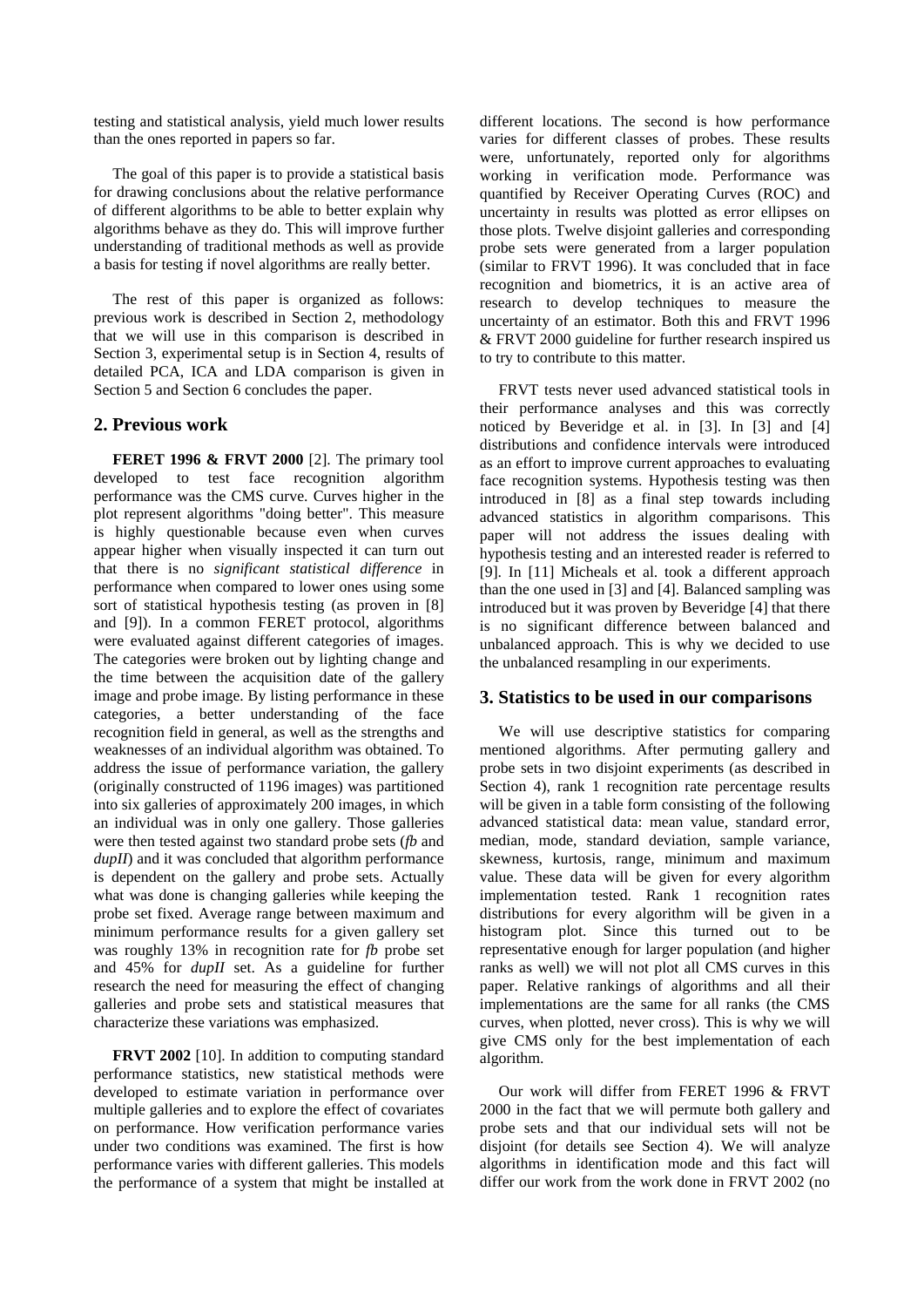descriptive statistics is used in FRVT 2002 neither). Beveridge et al. [4] investigated only PCA and LDA and in not as much detail (regarding descriptive statistics) as we will present here while we expand their work with ICA implementations and give results in a single paper. We will record results to rank 80 as opposed to their rank 10. Since we will not address the issue of when the images were taken we are able to permute images in completely random manner and consider each image equal and exchangeable with any other image of the same individual. This will ensure robustness of our evaluation and our results will represent overall performance.

# **4. Experimental setup**

We used two sets of images from FERET database, which we will name SET3 and SET4. SET3 consists of images of 225 persons for which there are *exactly* 3 images per person in the database and SET4 consists of images of 256 persons for which there are *exactly* 4 images per person. There is no overlap between these two sets. To test algorithms in most unfavorable conditions (i.e. to disable the system to be "tuned" to a specific set of images) we decided to train all algorithms with SET3, leaving SET4 intact to serve as a query set in our virtual experiments. It is worth mentioning that by having 3 images per person, SET3 is probably not ideal for LDA and that is why our LDA results are somewhat inferior to those that would be obtained by using, for example, 15 or more images per person. It also stays unclear if having so many individuals in the training process favors LDA (as mentioned in [3]). All images used in this experiment were first preprocessed using standard steps (spatial transformations, cropping, histogram adjusting to the range of values from 0 to 255). After this, all images were resized to be the size of  $60 \times 50$  pixels. A standard top 40% of principal components were retained from PCA and this (270-dimensional) subspace was the input for both ICA and LDA algorithms. PCA, ICA1, ICA2 and LDA will not be described here since the idea of this paper is to present methodology for algorithm comparisons and compare those algorithms using advanced statistical tools. We performed two independent experiments; one having fixed gallery set and permuted probe sets and the other having fixed probe set and permuted gallery sets. We achieved this by taking (by random) one image of each person in SET4 and putting it in a gallery. The probe sets were then derived from the remaining 3 images of each person by randomly choosing one image and repeating this process a 100 times. This way we produced a 100 different probe sets. Similar process was used for second experiment with one distinction being that the probe set was fixed and gallery images permuted.

Since we posed a different question then the one presented in [4], we were able to use a larger number of

classes in our experiments. Our experiment is more general and we do not need to preserve the multiple day separation information. However, we only tested 100 permutations since this setup turned out to produce results indistinguishable from the experiment we conducted using 1000 permutations for rank 1 results. It is important to mention that the problem of balanced or unbalanced sampling addressed in [4] also does not exist in our methodology. Using the fact that once the systems are trained the distance between any pair of images is constant, we were able to perform virtual experiments. We projected all images from SET4 onto each subspace and calculated distance matrices (distance matrix being the size  $n \times n$ , where *n* is the number of images in SET4, and containing the distances between all images). All experiments were then performed on those matrices by changing the list items in probe and gallery sets and without running the algorithms again. For each of the 100 trials in each experiment we recorded recognition results for ranks 1 to 80 and statistically analyzed them.

# **5. Results for PCA, ICA and LDA**

Results of detailed descriptive statistical evaluation of PCA, ICA and LDA can be seen in Table 1 and 2. At first glance it is obvious that all mean rank 1 results are somewhere between 60% and 70%. This is much lower than results reported so far and we believe that this is due to robustness of our methodology (images taken under different lighting and images taken on different days were all mixed and considered exchangeable). Since we considered gallery and probe images of each person exchangeable, results seen in Figure 1 and 2 are equivalent (regarding the distribution) to those that would have been obtained in any hypothetical experiment using different probe and gallery images for these people, i.e. results are representative for a larger population. With our Monte Carlo-like sampling technique we approximated the probability distribution of recognition rates. Recognition rates are histogramed in 16 bins, equally distributed between minimum and maximum recognition rate percentage for a given algorithm.

Looking at Figure 1 and 2 it is obvious that overall results for each algorithm implementation are very similar in both experiments (fixed gallery and fixed probe set). For PCA, we can conclude that L1 metric gives best results (in Figure 1, the results for PCA+L1 are clustered around a bit higher recognition rates), L2 and *cos* are almost indistinguishable and *mah* is the worst choice. ICA1 works almost the same in all implementations but *mah*, and the same can be concluded for LDA also. ICA2 with *cos* metric outperforms by far all other algorithms.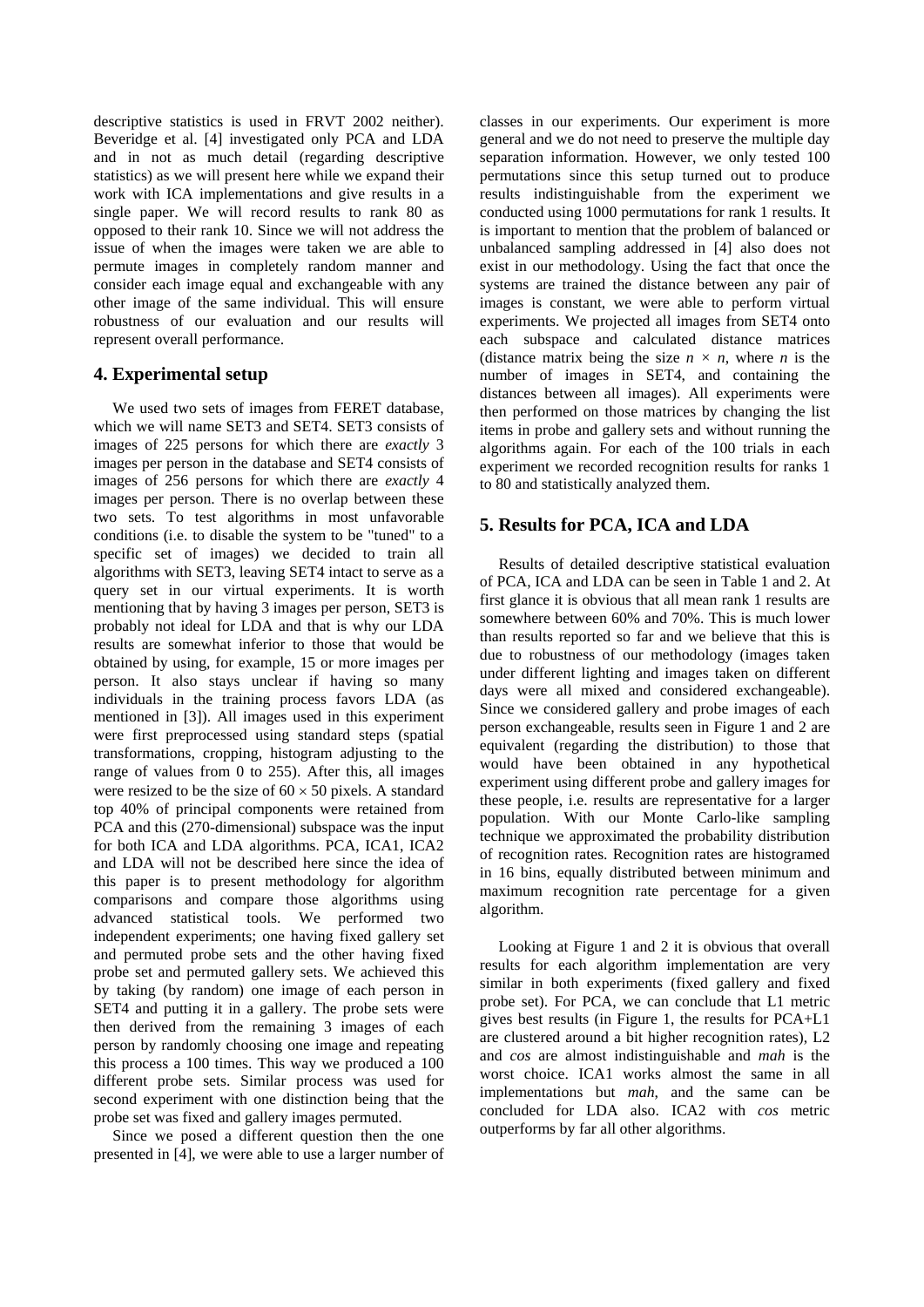|                           | <b>PCA</b> |                |        |       | ICA1    |                |         |       | ICA <sub>2</sub> |                |        |       | <b>LDA</b> |                |         |         |
|---------------------------|------------|----------------|--------|-------|---------|----------------|---------|-------|------------------|----------------|--------|-------|------------|----------------|---------|---------|
|                           | L1         | L <sub>2</sub> | $\cos$ | mah   | L1      | L <sub>2</sub> | $\cos$  | mah   | L1               | L <sub>2</sub> | $\cos$ | mah   | L1         | L <sub>2</sub> | cos     | mah     |
| Mean                      | 69.41      | 67.02          | 67.07  | 55.99 | 67.61   | 66.83          | 66.18   | 55.99 | 66.82            | 66.57          | 74.50  | 55.99 | 67.53      | 66.61          | 66.88   | 60.05   |
| <b>Standard Error</b>     | 0.22       | 0.23           | 0.22   | 0.22  | 0.24    | 0.23           | 0.23    | 0.22  | 0.20             | 0.20           | 0.20   | 0.22  | 0.21       | 0.22           | 0.22    | 0.21    |
| Median                    | 69.53      | 67.19          | 67.19  | 55.86 | 67.38   | 66.80          | 66.21   | 55.86 | 66.80            | 66.80          | 74.22  | 55.86 | 67.58      | 66.80          | 67.19   | 59.96   |
| Mode                      | 69.92      | 65.63          | 67.58  | 55.86 | 65.23   | 68.36          | 65.63   | 55.86 | 66.80            | 64.84          | 73.83  | 55.86 | 66.80      | 67.97          | 66.41   | 61.72   |
| <b>Standard Deviation</b> | 2.16       | 2.26           | 2.19   | 2.18  | 2.35    | 2.34           | 2.30    | 2.18  | 1.99             | 1.97           | 2.00   | 2.18  | 2.15       | 2.25           | 2.21    | 2.09    |
| Sample Variance           | 4.65       | 5.11           | 4.81   | 4.75  | 5.52    | 5.46           | 5.28    | 4.75  | 3.96             | 3.88           | 4.01   | 4.75  | 4.61       | 5.04           | 4.89    | 4.37    |
| Kurtosis                  | 0.61       | 0.47           | 0.07   | 0.35  | $-0.47$ | $-0.07$        | 0.03    | 0.35  | $-0.38$          | $-0.18$        | 0.01   | 0.35  | 0.25       | 0.22           | $-0.11$ | $-0.32$ |
| <b>Skewness</b>           | 0.08       | $-0.17$        | 0.13   | 0.29  | 0.10    | 0.06           | $-0.10$ | 0.29  | $-0.01$          | 0.30           | 0.48   | 0.29  | $-0.17$    | $-0.11$        | 0.01    | 0.19    |
| Range                     | 13.28      | 13.28          | 11.33  | 11.33 | 11.33   | 12.50          | 12.50   | 11.33 | 8.59             | 9.77           | 9.38   | 11.33 | 12.50      | 12.50          | 11.33   | 10.16   |
| Minimum                   | 62.50      | 59.38          | 61.33  | 50.78 | 62.11   | 60.16          | 58.98   | 50.78 | 62.11            | 62.50          | 69.92  | 50.78 | 60.55      | 59.38          | 60.55   | 55.86   |
| Maximum                   | 75.78      | 72.66          | 72.66  | 62.11 | 73.44   | 72.66          | 71.48   | 62.11 | 70.70            | 72.27          | 79.30  | 62.11 | 73.05      | 71.88          | 71.88   | 66.02   |

Table 1. Detailed statistical results for fixed gallery and 100 permuted probe sets (all values given in Table are for recognition rate percentage but the percentage sign is omitted)

Table 2. Detailed statistical results for fixed probe and 100 permuted gallery sets (all values given in Table are for recognition rate percentage but the percentage sign is omitted)

|                           | <b>PCA</b> |         |         |         | ICA1    |                |         |         | ICA <sub>2</sub> |         |         |         | <b>LDA</b> |                |         |         |
|---------------------------|------------|---------|---------|---------|---------|----------------|---------|---------|------------------|---------|---------|---------|------------|----------------|---------|---------|
|                           | L1         | L2      | $\cos$  | mah     | L1      | L <sub>2</sub> | $\cos$  | mah     | L1               | L2      | cos     | mah     | L1         | L <sub>2</sub> | $\cos$  | mah     |
| Mean                      | 69.04      | 66.80   | 67.63   | 51.82   | 65.54   | 66.16          | 66.81   | 51.82   | 60.40            | 60.67   | 74.16   | 51.82   | 66.49      | 66.75          | 67.38   | 56.09   |
| <b>Standard Error</b>     | 0.24       | 0.26    | 0.24    | 0.37    | 0.24    | 0.25           | 0.25    | 0.37    | 0.29             | 0.28    | 0.21    | 0.37    | 0.26       | 0.26           | 0.23    | 0.33    |
| Median                    | 69.14      | 67.19   | 67.77   | 51.95   | 65.43   | 66.21          | 67.19   | 51.95   | 60.55            | 60.74   | 74.22   | 51.95   | 66.41      | 66.99          | 67.38   | 56.64   |
| Mode                      | 67.19      | 67.58   | 69.53   | 51.17   | 63.67   | 63.67          | 67.19   | 51.17   | 60.16            | 58.59   | 74.22   | 51.17   | 64.84      | 68.75          | 66.41   | 58.59   |
| <b>Standard Deviation</b> | 2.37       | 2.60    | 2.43    | 3.72    | 2.43    | 2.54           | 2.45    | 3.72    | 2.91             | 2.77    | 2.12    | 3.72    | 2.56       | 2.55           | 2.31    | 3.29    |
| Sample Variance           | 5.59       | 6.77    | 5.88    | 13.81   | 5.92    | 6.47           | 6.01    | 13.81   | 8.46             | 7.68    | 4.50    | 13.81   | 6.54       | 6.52           | 5.34    | 10.80   |
| Kurtosis                  | $-0.06$    | $-0.49$ | $-0.49$ | $-0.18$ | $-0.09$ | $-0.66$        | $-0.79$ | $-0.18$ | $-0.51$          | $-0.39$ | $-0.09$ | $-0.18$ | $-0.14$    | $-0.61$        | $-0.65$ | $-0.10$ |
| <b>Skewness</b>           | $-0.07$    | $-0.02$ | 0.05    | $-0.41$ | 0.08    | 0.11           | $-0.01$ | $-0.41$ | $-0.28$          | $-0.21$ | 0.28    | $-0.41$ | 0.15       | 0.04           | 0.21    | $-0.11$ |
| Range                     | 12.89      | 12.11   | 10.94   | 17.97   | 12.89   | 10.94          | 10.55   | 17.97   | 12.50            | 12.11   | 9.77    | 17.97   | 12.11      | 11.33          | 9.38    | 17.19   |
| Minimum                   | 62.11      | 60.94   | 62.11   | 40.63   | 58.59   | 60.94          | 61.72   | 40.63   | 53.52            | 53.91   | 69.92   | 40.63   | 60.94      | 61.33          | 63.28   | 47.27   |
| Maximum                   | 75.00      | 73.05   | 73.05   | 58.59   | 71.48   | 71.88          | 72.27   | 58.59   | 66.02            | 66.02   | 79.69   | 58.59   | 73.05      | 72.66          | 72.66   | 64.45   |

By looking at the figures and kurtosis and skewness in tables a lot can be concluded about the distributions of results for each individual implementation. For example, we can see that ICA2+*cos*, by having kurtosis (Table 1, first experiment) close to zero (0.01), has distribution close to normal Gaussian as far as the "peakness" is concerned, and by having positive and fairly large skew (0.48), has its "right" (or "positive", if we consider mean value to be zero) tail longer than its "left", meaning that the values right of the mean have higher scatter. All this is clearly illustrated in Figure 1 as well.

Taking PCA+L1 from Table 1 as an example, we can show how conducting one experiment and with just one gallery and probe set can be misleading. We can see that the minimum recognition rate for this implementation was 62.50% and the maximum 75.78%. Reporting either one of these two values (because you did only one experiment) actually gives no insight into the real underlying distribution of algorithm's results. 62.50% would be unfairly low and 75.78% unrealistically high.

Mean CMS curves for the best implementations of each algorithm are shown in Figure 3 for the first experiment and in Figure 4 for the second. As expected, relative rankings of algorithms are the same for both experiments and the best one seems to be ICA2+*cos*, although PCA and LDA have similar results at higher ranks. Hypothesis testing should be used here to determine when exactly is the difference between ICA2+*cos* and other algorithms statistically significant (please refer to [9]). ICA1 is clearly inferior and this once again shows that ICA1 should be used when recognizing facial actions [6] rather than in classical face recognition setup.

Our results seem to contradict some reported comparisons. Most obvious being that LDA was shown to be superior to others in FERET evaluations and this is certainly not the case here (possible reasons are given in Section 4), as shown also in [12]. With our more strict and robust testing methodology we confirmed Bartlett's et al. [6] conclusions (which they made using a simple FERET-like testing methodology) that ICA2 is the best currently available algorithm.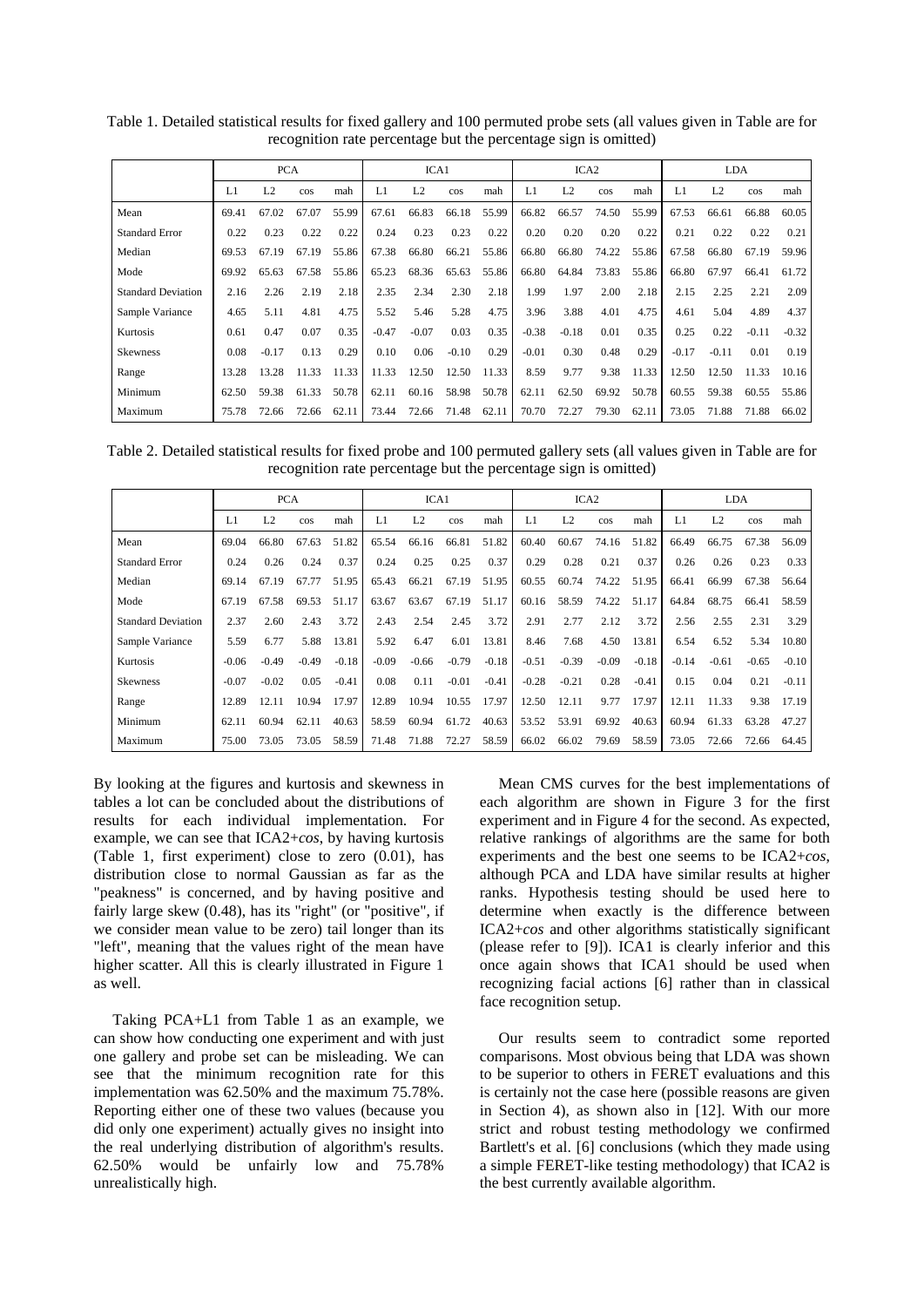

Figure 1. Recognition Rate Distribution (fixed gallery, permuted probe sets)



Figure 2. Recognition Rate Distribution (fixed probe, permuted gallery sets)